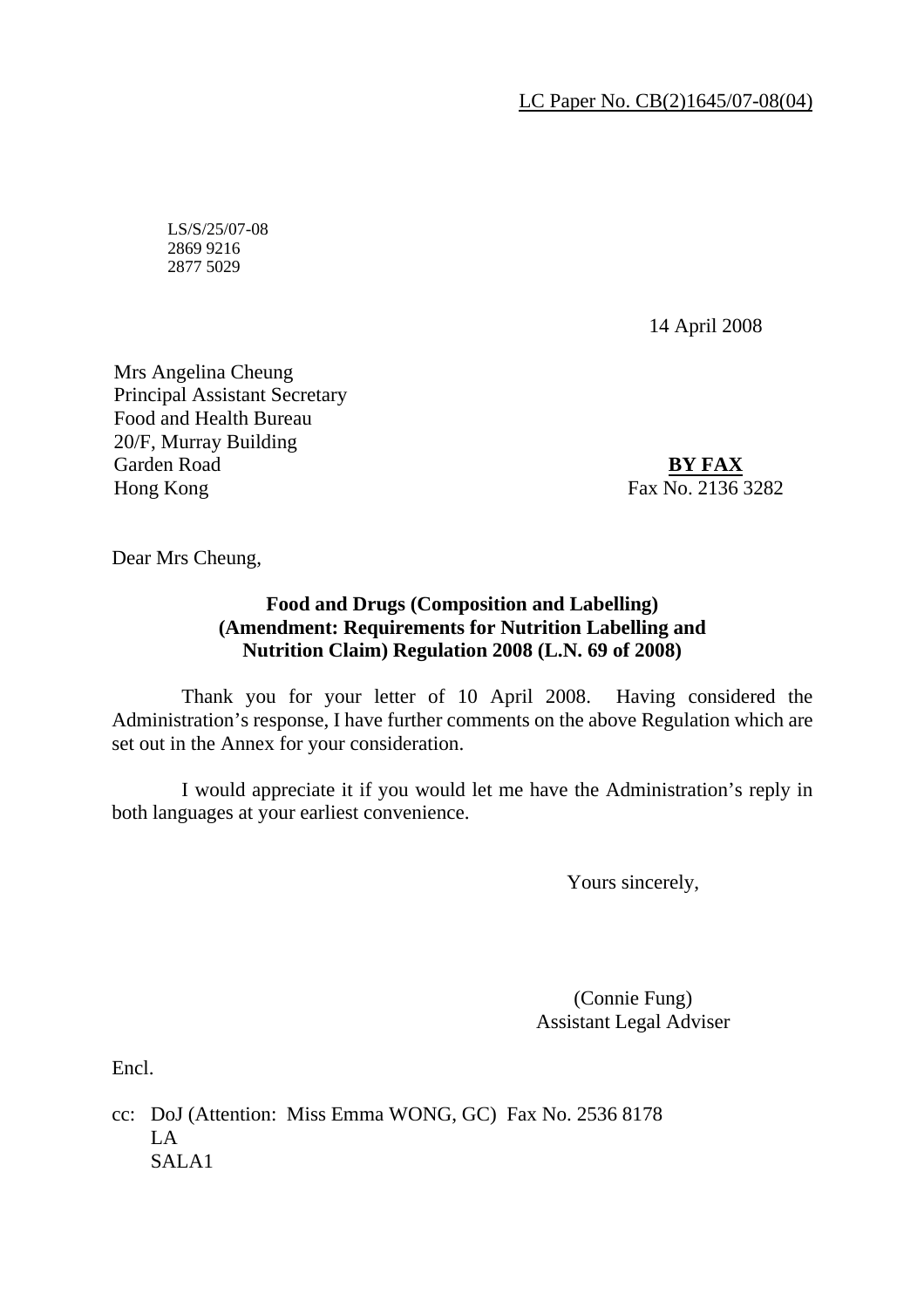#### **Annex**

# **Further Comments on Food and Drugs (Composition and Labelling) (Amendment: Requirements for Nutrition Labelling and Nutrition Claim) Regulation 2008 (L.N. 69 of 2008)**

# 1. Meaning of "food of the same version" for the purposes of the small volume exemption scheme under Part 2 of Schedule 6

 The examples given in paragraph 2(b) of the note attached to the Administration's letter dated 10 April 2008 (the Administration's Note) relate to what are to be considered as different food products. Please give examples on what is food of the same version. Is it suggested that products of the same flavour, same packing size or same bar code will be considered as food of the same version for the purpose of the small volume exemption scheme? To enable food traders to have a better understanding of how the Authority is to exercise his power relating to the scheme, please consider stipulating in the Regulation the factors that the Authority will take into account when considering an application for exemption.

## 2. Section 1(4)(b) of Part 2 of Schedule 6

The effect of section  $1(4)(b)$  of Part 2 of Schedule 6 is that the Authority is empowered to impose conditions during the period of validity of the exemption. If the Authority decides to exercise this power, this would have the effect of varying the existing conditions to which the exemption is subject or imposing additional conditions on the person to whom the exemption is granted (the grantee). As the rights and obligations of the grantee may be affected by the change of conditions or imposition of additional conditions, will the grantee be given an opportunity to be heard before the Authority exercises his power, having regard to the principles of natural justice?